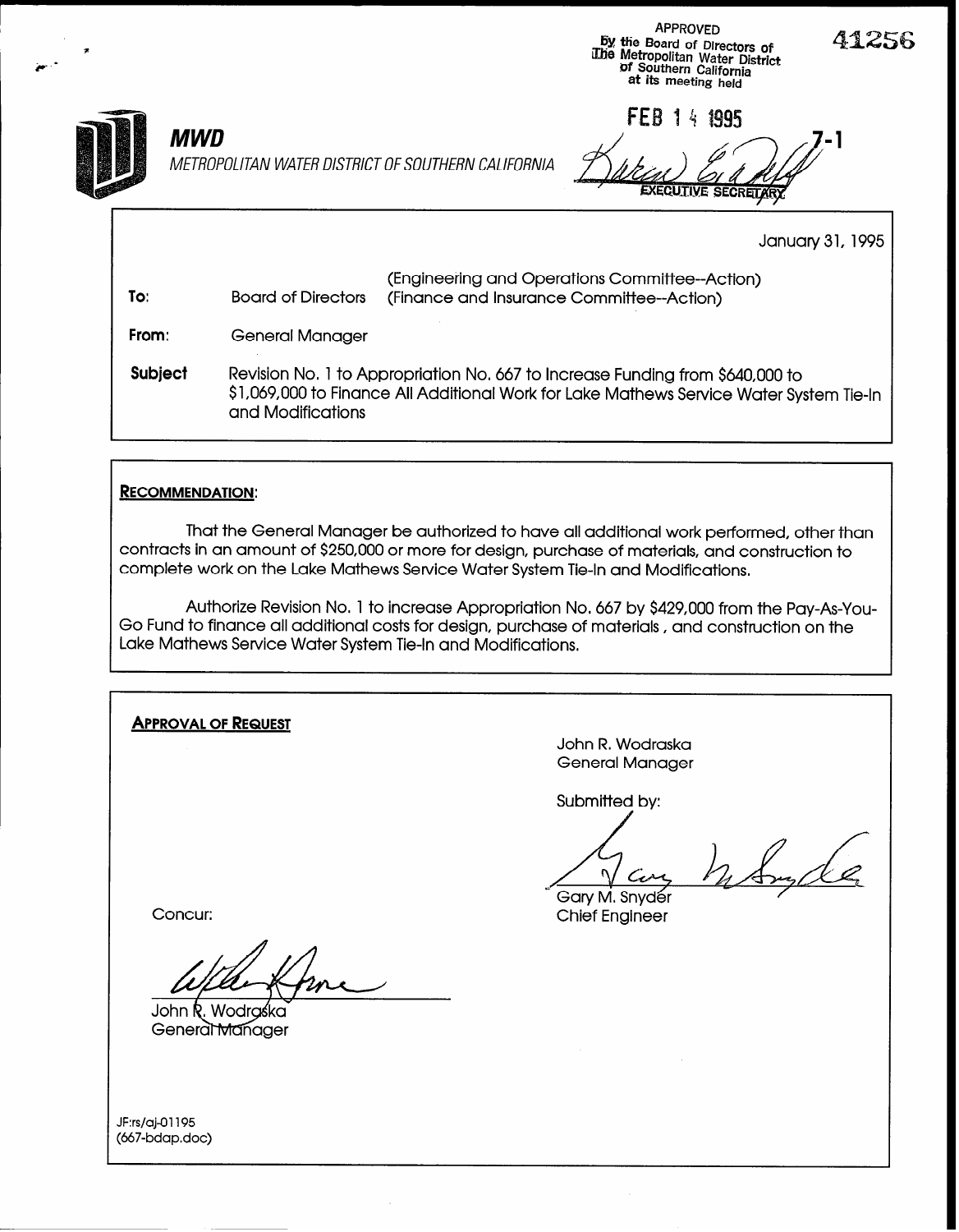| <b>CAPITAL FUNDING REQUEST</b>                                                                                                                                                                           |                                                                                                       |                                                  |  |  |  |  |
|----------------------------------------------------------------------------------------------------------------------------------------------------------------------------------------------------------|-------------------------------------------------------------------------------------------------------|--------------------------------------------------|--|--|--|--|
| LAKE MATHEWS-SERVICE WATER SYSTEM TIE-IN AND MODIFICATIONS<br><b>PROJECT NAME:</b>                                                                                                                       |                                                                                                       |                                                  |  |  |  |  |
| 667<br><b>APPROPRIATION NO.:</b>                                                                                                                                                                         | \$1,069,000<br><b>AMOUNT:</b>                                                                         |                                                  |  |  |  |  |
| <b>SOURCE OF FUNDS: PAY-AS-YOU-GO</b>                                                                                                                                                                    |                                                                                                       |                                                  |  |  |  |  |
| FY 94/95<br><b>BUDGET:</b><br>NO <sub>II</sub>                                                                                                                                                           | $@$ \$179,700<br>$Yes \boxtimes$                                                                      | <b>CAPITAL PROGRAM</b><br>PAGE NO. REFERENCE: 17 |  |  |  |  |
| <b>PROJECT JUSTIFICATION AND TYPE:</b><br><b>MEET WATER DEMANDS</b><br>$\blacktriangledown$<br><b>MANDATED BY LAW</b><br>龱<br><b>ASSET PROTECTION/RISK MGT.</b><br><b>COST AVOIDANCE</b><br><b>OTHER</b> | <b>NEW FACILITY</b><br>☑<br><b>IMPROVEMENT</b><br><u> 1980 - Jan Stein James, martin filosofoar (</u> | lVІ<br><b>REPLACEMENT</b><br><b>EXPANSION</b>    |  |  |  |  |

, ' I. \_. .

 $s \sim \sqrt{s}$ 

I \_'.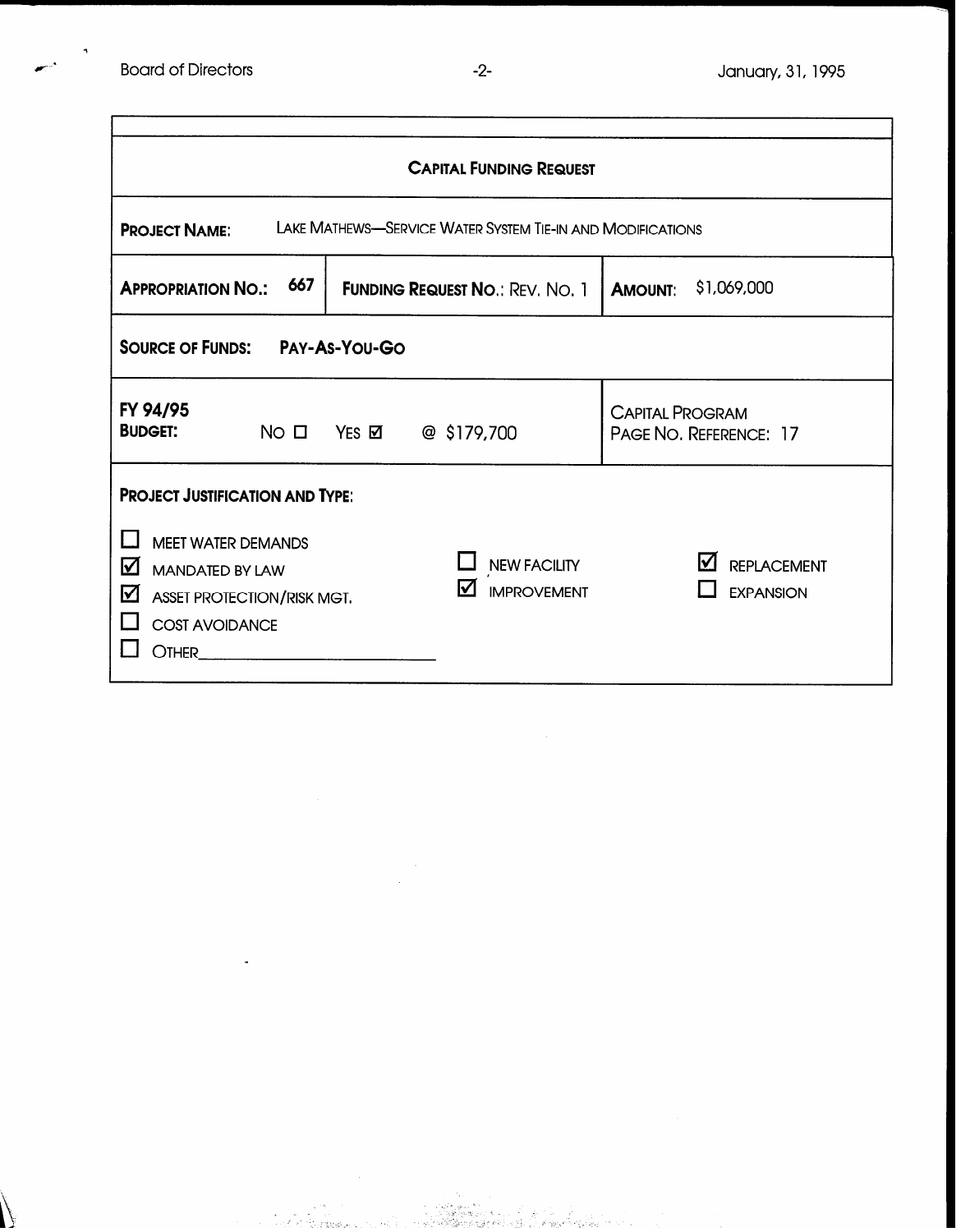## PROJECT DESCRIPTION:

In June 1993, the Surface Water Treatment Rule (SWTR) went into effect, which rendered obsolete the existing elementary on-site treatment system used to provide potable water to the Lake Mathews Facility. In September 1993, your Board approved Appropriation No, 667 in the amount of \$640,000 to finance all estimated costs for the modification of the Lake Mathews service water system to meet SWTR requirements and fire protection standards,

Metropolitan realized this project would require considerable field work, due to the unknowns of tying into a water distribution system which had evolved over the past fifty years, These circumstances dictated close cooperation between engineering and construction personnel, thus it was decided that construction by district forces was appropriate,

Metropolitan encountered additional unexpected costs for completing modifications to the project which were higher than originally estimated. Specifically, negotiations regarding service connection issues were necessary; additional engineering effort was required to locate existing piping and equipment; during initial construction, additional layers of granite were discovered which significantly increased the difficulty and cost of trenching, shoring and pipe installation. The 50,000 gallon storage tank was retained to enhance reliability by providing a separate buffered source for supplying the reservoir outlet tower valve operators, which increased engineering, equipment and construction costs. Portions of the existing system not scheduled for replacement were replaced due to their poor condition, which added to equipment and construction costs, In addition, deep trenching and shoring was required in areas where existing pipe had to be avoided. Design and construction work has been completed.

Class: One--Projects Directly Related to Delivery of Water, Required for Health and Safety, or Mandated by Governmental Requirements

STRATEGIC PLAN PRINCIPLE: 1.0--Water

 $\overline{a}$ 

## BENEFIT (NARRATIVE FOR DIRECT AND OTHER BENEFITS):

water freatment and fire profection regulations. The modifications also comply with the agreement established with the County of Riverside to upgrade the present system. The modification of the service water system is required to comply with current and future

l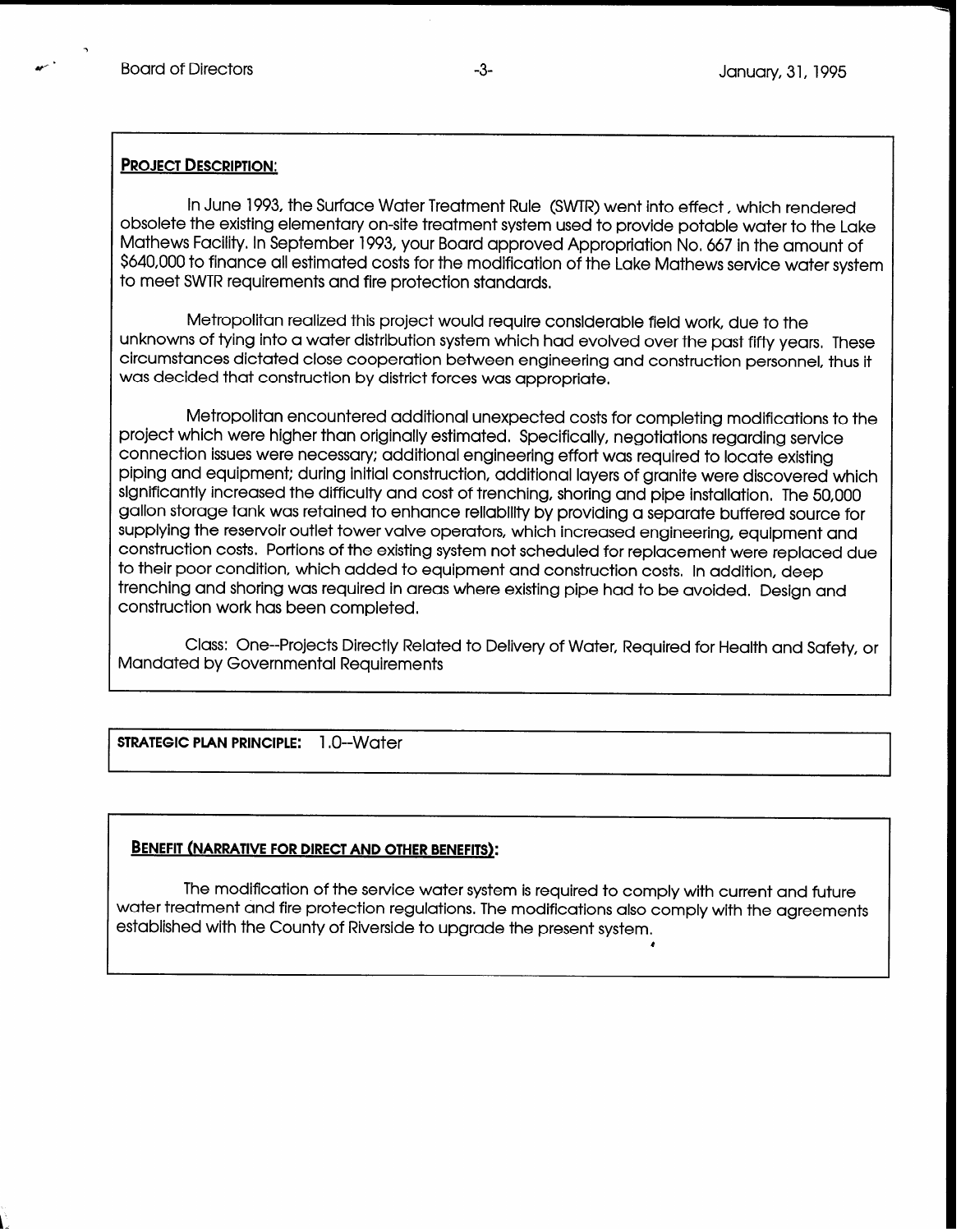| <b>PROJECT PLAN:</b>                |             |                     |                              |             |      |      |      |
|-------------------------------------|-------------|---------------------|------------------------------|-------------|------|------|------|
| <b>PHASE</b>                        | COST        | % COMPLETE          | <b>COST THRU</b><br>12/31/94 |             | 1994 | 1995 | 1996 |
| PRE. DESIGN                         | \$50,000    | %100                |                              | \$50,000    |      |      |      |
| <b>FINAL DESIGN</b>                 | \$300,000   | %100                |                              | \$300,000   |      |      |      |
| <b>CONSTRUCTION</b>                 | \$660,000   | % 69                |                              | \$458,000   |      |      |      |
| <b>ACCEPTANCE</b><br><b>TESTING</b> | \$49,000    | %<br>$\overline{0}$ | \$                           | $\mathbf 0$ |      |      |      |
| <b>CONTINGENCY</b>                  | \$10,000    |                     | \$                           | $\mathbf 0$ |      |      |      |
| <b>TOTAL</b>                        | \$1,069,000 | % 76                |                              | \$808,000   |      |      |      |

ALTERNATIVES TO PROPOSED ACTION:

N/A

## **POLICY CONSIDERATIONS:**

Modify existing system to be in compliance with Service Water Treatment Rule. No policy issues,

# CEQA COMPLIANCE / ENVIRONMENTAL DOCUMENTATION

This project is exempt from provisions of the California Environmental Quality Act because it entails replacement of an existing utility system and/or facilities involving negligible expansion of capacity,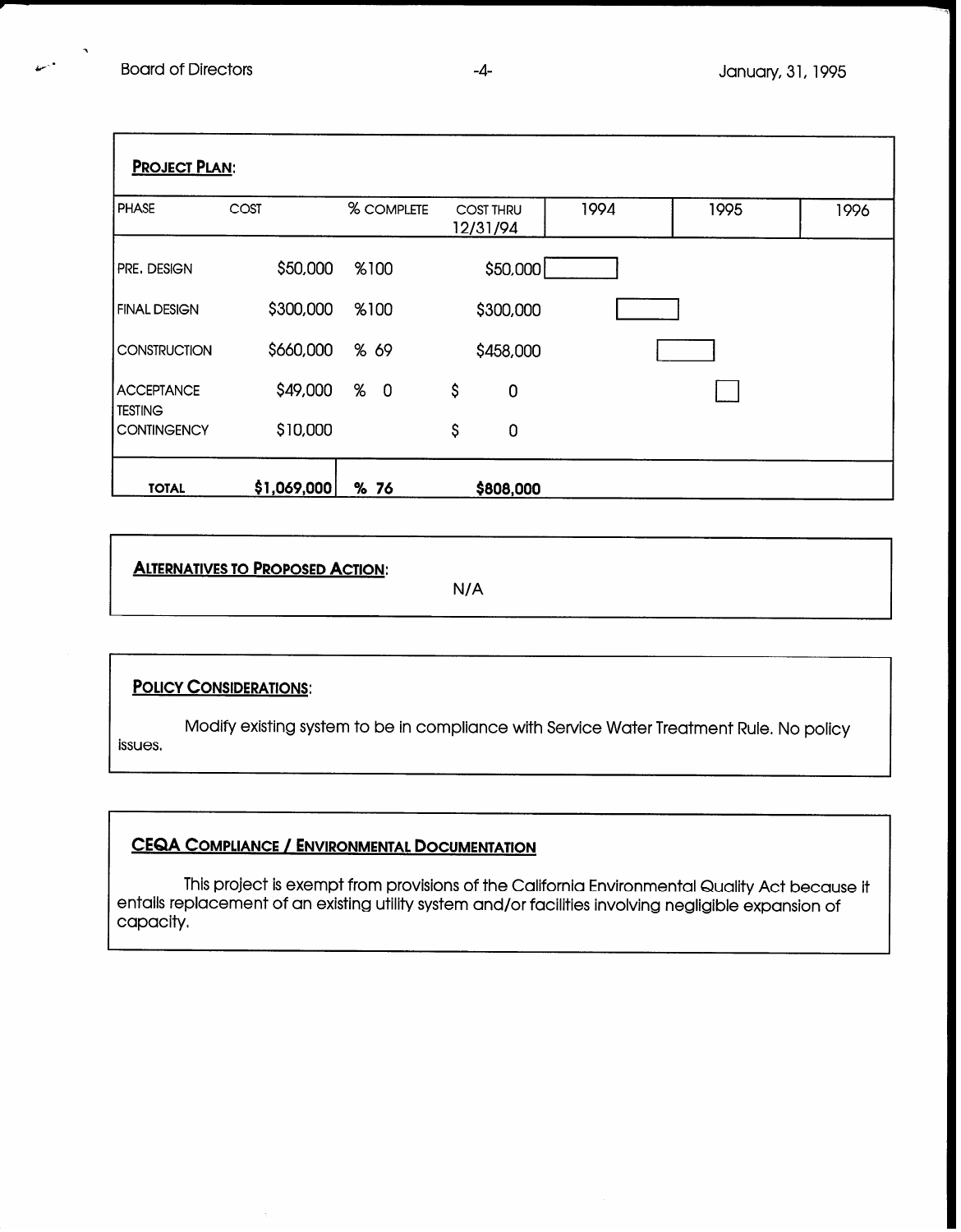$\mathbb{R}^{(n-1)}$ 

| <b>FINANCIAL ANALYSIS: (NEW PROJECTS ONLY)</b>                                     |                                    |                   |                                   |                      |               |  |  |  |
|------------------------------------------------------------------------------------|------------------------------------|-------------------|-----------------------------------|----------------------|---------------|--|--|--|
| <b>EVALUATION PERIOD: 2 YEARS</b>                                                  |                                    |                   |                                   |                      |               |  |  |  |
| А.                                                                                 | PROJECTED COSTS (CAPITAL AND O&M): |                   |                                   |                      |               |  |  |  |
|                                                                                    | YEAR 1                             | YEAR <sub>2</sub> | YEAR <sub>3</sub>                 | <b>OUT YEARS</b>     | <b>TOTAL</b>  |  |  |  |
| LABOR/ADDITIVES                                                                    | \$130,000                          | \$360,000         | \$<br>$\overline{0}$              | \$<br>$\overline{0}$ | 490,000<br>\$ |  |  |  |
| <b>PROFESSIONAL SERVICES</b>                                                       | $\mathbf 0$                        | $\mathbf 0$       | 0                                 | 0                    | 0             |  |  |  |
| <b>OTHER</b>                                                                       | 73,500                             | 495,500           | 0                                 | 0                    | 569,000       |  |  |  |
| <b>CONTINGENCY</b>                                                                 |                                    | 10,000            | 0                                 | 0                    | 10,000        |  |  |  |
| <b>TOTAL</b>                                                                       | \$203,500                          | \$865,500         | \$0                               | \$<br>$\overline{0}$ | \$1,069,000   |  |  |  |
| <b>PROJECTED SAVINGS:</b><br>В.                                                    |                                    |                   |                                   |                      |               |  |  |  |
|                                                                                    | YEAR <sub>1</sub>                  | YEAR <sub>2</sub> | YEAR <sub>3</sub>                 | <b>OUT YEARS</b>     | <b>TOTAL</b>  |  |  |  |
| LABOR/ADDITIVES                                                                    | \$<br>$\mathbf 0$                  | \$<br>$\mathbf 0$ | \$0                               | \$<br>$\mathbf 0$    | \$0           |  |  |  |
| <b>PROFESSIONAL SERVICES</b>                                                       | 0                                  | $\mathbf 0$       | $\Omega$                          | $\Omega$             | $\mathbf 0$   |  |  |  |
| <b>OTHER</b>                                                                       | 0                                  | $\mathbf 0$       | $\bf{0}$                          | 0                    | 0             |  |  |  |
| <b>TOTAL</b>                                                                       | $\mathsf{S}$<br>$\mathbf 0$        | \$<br>$\mathbf 0$ | \$0                               | \$0                  | \$0           |  |  |  |
| C.<br>DIFFERENCE (B-A)                                                             | \$(203,500)                        | $$$ (865,500)     | \$0                               | 0                    | \$(1,069,000) |  |  |  |
| D.<br><b>CUMULATIVE</b><br><b>DIFFERENCE</b>                                       | \$(203,500)                        | \$(1,069,000)     | \$0                               | $\mathbf{0}$         | \$(1,069,000) |  |  |  |
| N/A<br><b>PAYBACK PERIOD:</b>                                                      |                                    |                   | <b>ESTIMATED LIFE OF PROJECT:</b> | N/A                  |               |  |  |  |
| <b>ASSUMPTIONS:</b><br>Project is to comply with the Surface Water Treatment Rule. |                                    |                   |                                   |                      |               |  |  |  |

 $\bar{z}$